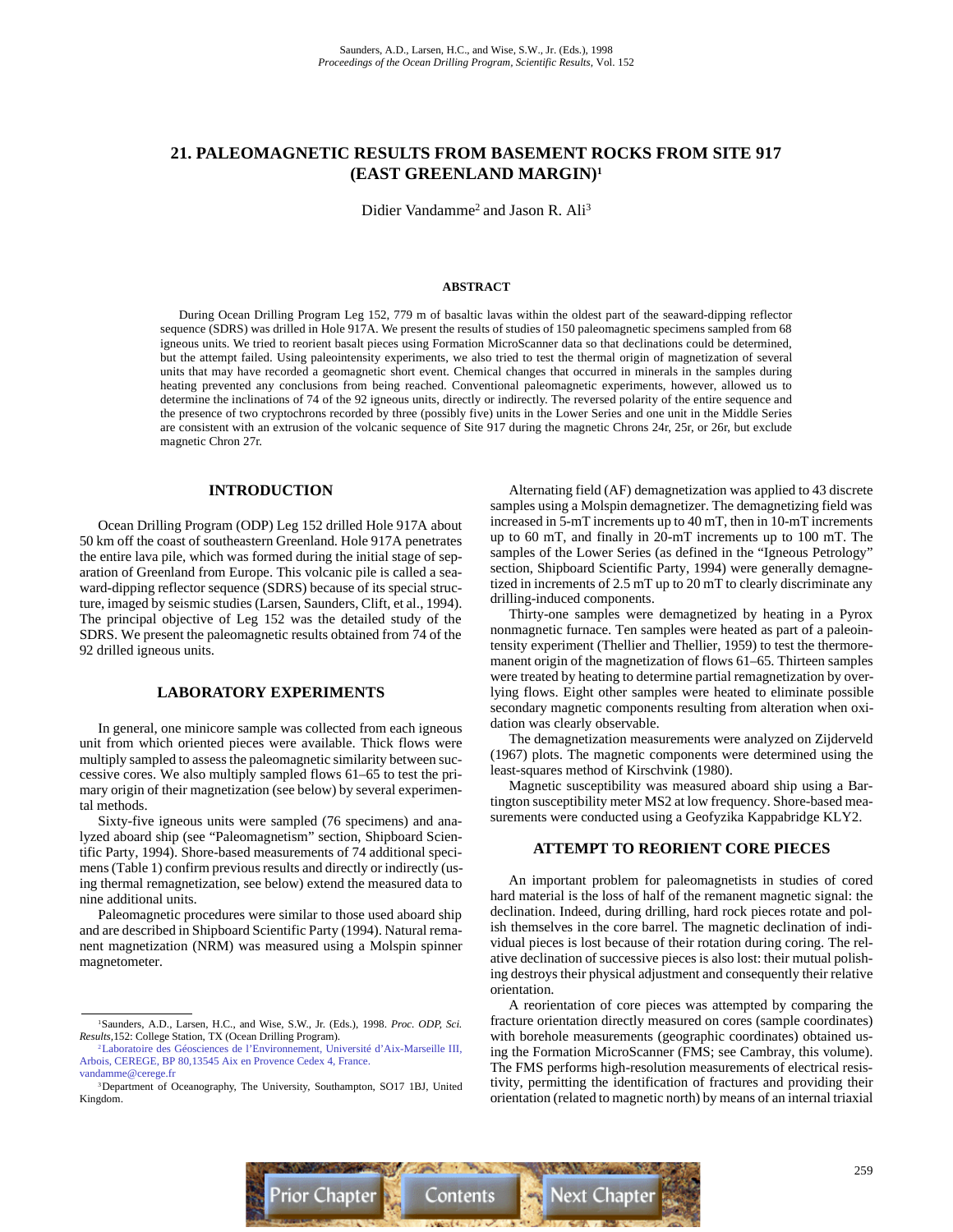| Core, section,                                                                                                                                                                                                                                                                                                                                                                                                                                                                                                                                                   |                                                                                                                                                                                              |                                                                                                                                                                                       | Depth                                                                                                                                                                                                                                                                                                              | <b>NRM</b>                                                                                                                                                                                                                                             | Х                                                                                                                                                                                                                                                                            |                                                                                                                                                                                                                                                           | Ch inc                                                                                                                                                                                                                                                                                                                                                          |                                                                                                                                                                                                                           |
|------------------------------------------------------------------------------------------------------------------------------------------------------------------------------------------------------------------------------------------------------------------------------------------------------------------------------------------------------------------------------------------------------------------------------------------------------------------------------------------------------------------------------------------------------------------|----------------------------------------------------------------------------------------------------------------------------------------------------------------------------------------------|---------------------------------------------------------------------------------------------------------------------------------------------------------------------------------------|--------------------------------------------------------------------------------------------------------------------------------------------------------------------------------------------------------------------------------------------------------------------------------------------------------------------|--------------------------------------------------------------------------------------------------------------------------------------------------------------------------------------------------------------------------------------------------------|------------------------------------------------------------------------------------------------------------------------------------------------------------------------------------------------------------------------------------------------------------------------------|-----------------------------------------------------------------------------------------------------------------------------------------------------------------------------------------------------------------------------------------------------------|-----------------------------------------------------------------------------------------------------------------------------------------------------------------------------------------------------------------------------------------------------------------------------------------------------------------------------------------------------------------|---------------------------------------------------------------------------------------------------------------------------------------------------------------------------------------------------------------------------|
| interval (cm)                                                                                                                                                                                                                                                                                                                                                                                                                                                                                                                                                    | Piece                                                                                                                                                                                        | Tr                                                                                                                                                                                    | (mbf)                                                                                                                                                                                                                                                                                                              | (A/m)                                                                                                                                                                                                                                                  | $(10^{-3} S I)$                                                                                                                                                                                                                                                              | Q ratio                                                                                                                                                                                                                                                   | (°)                                                                                                                                                                                                                                                                                                                                                             | Unit                                                                                                                                                                                                                      |
| 152-917A-<br><b>Upper Series</b><br>6R-1, 94-96<br>7R-1, 140-143<br>8R-4, 14–16<br>9R-1, 15–19<br>9R-3, 58–63<br>$10R-1, 66-68$<br>$10R-4, 52-56$<br>$10R-5$ , $121-125$<br>$11R-4, 31-35$<br>$12R-1, 35-39$<br>$13R-1, 77-81$<br>$13R-5$ , $107-111$<br>$13R-6, 48-50$<br>$14R-2, 61-63$<br>$14R-3, 97-101$<br>14R-4, 83-88<br>$15R-2, 5-9$<br>15R-2, 44–46<br>16R-1, 70-72                                                                                                                                                                                     | 9<br>22<br>2<br>3<br>7Α<br>1 F<br>2B<br>5Α<br>1B<br>4A<br>4<br>10<br>5<br>1C<br>7<br>2A<br>1A<br>2Α<br>3B                                                                                    | S<br>Š<br>Ś<br>Š<br>Š<br>Ś<br>Š<br>S<br>Ś<br>Š<br>Š<br>Ś<br>t<br>a<br>S<br>Š<br>Š<br>a<br>t                                                                                           | 42.64<br>48.10<br>60.19<br>64.95<br>68.19<br>74.56<br>78.57<br>80.76<br>87.07<br>92.35<br>101.87<br>108.06<br>108.91<br>111.86<br>113.62<br>114.52<br>120.70<br>121.09<br>129.00                                                                                                                                   | 25.00<br>48.23<br>1.87<br>3.16<br>6.45<br>5.68<br>6.90<br>19.71<br>5.75<br>0.87<br>0.77<br>1.49<br>4.31<br>1.43<br>1.29<br>1.50<br>2.38<br>4.24<br>1.47                                                                                                | 32.20<br>47.30<br>8.80<br>17.60<br>23.70<br>21.10<br>25.20<br>32.00<br>16.90<br>17.20<br>7.41<br>6.53<br>14.30<br>2.90<br>6.60<br>7.31<br>10.50<br>6.69<br>1.77                                                                                                              | 18.09<br>23.75<br>4.95<br>4.19<br>6.33<br>6.27<br>6.36<br>14.33<br>7.93<br>1.18<br>2.41<br>5.31<br>6.99<br>11.48<br>4.54<br>4.78<br>5.26<br>14.75<br>19.41                                                                                                | $-44.2$<br>$-44.7$<br>$-46.0$<br>$-51.1$<br>$-69.1$<br>$-76.0$<br>$-80.9$<br>$-79.0$<br>$-80.3$<br>$-39.0$<br>$-74.9$<br>$-64.4$<br>$-64.7$<br>$-58.1$<br>$-50.7$<br>$-52.1$<br>$-68.8$<br>$-68.5$<br>$-56.6$<br>$-66.0$                                                                                                                                        | 1<br>$\overline{c}$<br>6<br>7<br>8<br>9<br>10<br>11<br>13<br>14<br>16<br>17<br>$17*$<br>18<br>18<br>18<br>19<br>19<br>$20*$<br>21                                                                                         |
| 16R-2, 108-110<br>16R-3, 74-76<br>16R-4, 59-63<br>$16R-6.42-74$<br>17R-2, 50-52<br>17R-2, 72-76<br>$17R-4.35-37$<br>17R-4, 73-77<br>18R-2, 40-42<br>18R-3, 32–36<br>18R-3, 127-129<br>18R-4, 95-99<br>18R-4, 116-118<br>18R-6, 36-38<br>18R-6, 97-101<br>19R-1, 69–71<br>19R-2, 41-46<br>19R-4, 44-48<br>20R-1, 21-26<br>$20R-3, 6-8$<br>20R-5, 36-41<br>21R-3, 138-142<br>21R-5, 133–135<br>$21R-6$ , $15-17$                                                                                                                                                   | 3C<br>3B<br>8Α<br>5<br>1<br>$\overline{c}$<br>3A<br>3В<br>$\overline{c}$<br>$\mathbf{1}$<br>2<br>7A<br>7С<br>4<br>5A<br>3A<br>1B<br>2B<br>2B<br>1A<br>4<br>5<br>7<br>1                       | a<br>a<br>Š<br>t<br>a<br>Š<br>a<br>Š<br>t<br>S<br>a<br>Š<br>t<br>a<br>S<br>t<br>S<br>Š<br>S<br>a<br>S<br>S<br>t<br>a                                                                  | 130.79<br>131.85<br>133.13<br>136.23<br>138.67<br>138.89<br>141.04<br>141.42<br>147.85<br>148.90<br>149.85<br>150.94<br>151.15<br>153.30<br>153.91<br>155.99<br>157.11<br>160.03<br>164.71<br>167.56<br>170.50<br>177.87<br>180.72<br>180.92                                                                       | 1.60<br>0.60<br>0.52<br>26.71<br>5.74<br>6.65<br>4.51<br>5.09<br>3.06<br>2.93<br>2.67<br>1.76<br>2.56<br>2.04<br>2.56<br>6.63<br>3.13<br>1.62<br>2.09<br>0.65<br>3.60<br>1.89<br>3.26<br>1.73                                                          | 6.19<br>2.82<br>3.38<br>19.90<br>14.10<br>33.20<br>9.37<br>23.60<br>5.75<br>9.30<br>3.68<br>17.00<br>10.30<br>5.06<br>8.86<br>10.90<br>8.95<br>6.11<br>6.35<br>2.01<br>7.73<br>33.40<br>35.90<br>4.85                                                                        | 6.00<br>4.93<br>3.60<br>31.16<br>9.51<br>4.67<br>11.20<br>5.03<br>12.40<br>7.34<br>16.86<br>2.41<br>5.80<br>9.39<br>6.72<br>14.12<br>8.13<br>6.16<br>7.67<br>7.59<br>10.86<br>1.32<br>2.12<br>8.29                                                        | $-70.0$<br>$-52.5$<br>$-46.6$<br>$-51.1$<br>$-44.9$<br>$-43.8$<br>$-40.6$<br>$-38.8$<br>$-61.5$<br>$-60.8$<br>63.0<br>$-60.0$<br>$-59.9$<br>$-64.0$<br>$-61.5$<br>$-62.3$<br>$-63.6$<br>$-61.3$<br>$-62.3$<br>$-46.9$<br>$-46.8$<br>$-21.7$<br>$-36.4$<br>$-40.5$                                                                                               | 21<br>21<br>21<br>$21*$<br>23<br>23<br>24<br>24<br>25<br>25<br>25<br>26<br>26<br>27<br>27<br>$28 - 29$<br>30<br>31<br>31<br>32<br>32<br>33<br>33<br>33                                                                    |
| Middle Series<br>23R-1, 53-55<br>23R-1, 68–73<br>25R-1, 82–86<br>25R-1, 137-139<br>25R-2, 72-74<br>26R-1, 113-115<br>$26R-2, 5-11$<br>27R-1, 70–75<br>27R-1, 125-127<br>27R-2, 85-88<br>28R-1, 87-89<br>29R-3, 13-15<br>30R-1, 110–115<br>30R-2, 82–84<br>30R-3, 37-41<br>31R-2, 73-75<br>31R-3, 106-110<br>$32R-1, 30-32$<br>32R-2, 130-132<br>32R-3, 134-137<br>33R-2, 40-42<br>34R-1, 19-21<br>34R-2, 41-46<br>$35R-2, 5-7$<br>$35R-2, 26-31$<br>$36R-6$ , $34-40$<br>$37R-3$ , $22-24$<br>$38R-2, 64-66$<br>$39R-3.95-100$<br>$41R-2, 75-77$<br>47R-1, 46-48 | 6<br>9<br>9A<br>11C<br>8Α<br>15<br>1<br>5B<br>11<br>9Α<br>8A<br>2<br>15<br>4<br>6<br>11<br>11A<br>2B<br>20A<br>13<br>6<br>4<br>4A<br>1A<br>1B<br>1B<br>3<br>1B<br>6С<br>3B<br>1 <sub>D</sub> | t<br>S<br>S<br>a<br>t<br>a<br>S<br>S<br>a<br>a<br>a<br>a<br>$\bf S$<br>t<br>S<br>t<br>S<br>a<br>t<br>S<br>a<br>$\bf S$<br>S<br>a<br>$\bf S$<br>$\bf S$<br>a<br>a<br>$\bf S$<br>p<br>t | 192.43<br>192.58<br>207.12<br>207.67<br>208.49<br>211.93<br>212.32<br>216.00<br>216.55<br>217.62<br>221.17<br>228.03<br>231.00<br>231.99<br>233.02<br>236.83<br>238.66<br>239.90<br>242.40<br>243.90<br>251.10<br>259.09<br>260.75<br>264.85<br>265.06<br>275.56<br>281.16<br>289.69<br>296.14<br>309.20<br>346.16 | 1.46<br>2.56<br>1.17<br>0.99<br>1.57<br>3.32<br>2.69<br>4.38<br>3.23<br>3.28<br>1.77<br>3.79<br>1.49<br>2.38<br>4.65<br>3.14<br>3.26<br>2.44<br>10.02<br>5.36<br>9.73<br>2.29<br>3.09<br>2.83<br>2.55<br>13.39<br>4.83<br>0.45<br>3.22<br>2.81<br>7.38 | 36.40<br>54.00<br>26.90<br>17.10<br>19.90<br>8.47<br>17.00<br>18.40<br>12.30<br>18.50<br>9.19<br>18.50<br>17.70<br>19.10<br>23.70<br>15.80<br>9.18<br>4.14<br>9.13<br>19.20<br>15.80<br>24.50<br>54.40<br>8.10<br>14.00<br>27.20<br>15.60<br>35.50<br>18.30<br>18.50<br>5.69 | 0.93<br>1.10<br>1.01<br>1.35<br>1.84<br>9.12<br>3.68<br>5.53<br>6.13<br>4.12<br>4.48<br>4.76<br>1.95<br>2.90<br>4.56<br>4.64<br>8.26<br>13.72<br>25.54<br>6.50<br>14.31<br>2.17<br>1.32<br>8.13<br>4.25<br>11.44<br>7.21<br>0.30<br>4.10<br>3.53<br>30.19 | $-12.6$<br>$(-2.8)$<br>$-65.0$<br>$-64.0$<br>$-64.4$<br>$-62.8$<br>$-65.9$<br>$-62.3$<br>$-65.2$<br>$-72.3$<br>$-79.6$<br>$-59.0$<br>$-62.1$<br>$-60.2$<br>$-63.1$<br>$-48.4$<br>$-60.8$<br>$-54.9$<br>$(-16.6)$<br>-55.3<br>$-45.4$<br>$-61.9$<br>$(+53.3)$<br>$-79.0$<br>$-75.5$<br>$-69.1$<br>$-80.7$<br>$-81.0$<br>$-76.8$<br>$-84.6$<br>$-85.9$<br>$-76.4$ | 34<br>34B<br>36<br>36<br>$36*$<br>38<br>38<br>40<br>40<br>41<br>42<br>43<br>43<br>43*<br>44<br>45*<br>46<br>46<br>$\overline{\mathcal{L}}$<br>47<br>48<br>49<br>49<br>50<br>50<br>52<br>52<br>52<br>52<br>52<br>53*<br>54 |
| $47R-3, 80-82$<br><b>Lower Series</b>                                                                                                                                                                                                                                                                                                                                                                                                                                                                                                                            | 5D                                                                                                                                                                                           | $\bf S$                                                                                                                                                                               | 349.43                                                                                                                                                                                                                                                                                                             | 10.46                                                                                                                                                                                                                                                  | 13.70                                                                                                                                                                                                                                                                        | 17.80                                                                                                                                                                                                                                                     | $-78.9$                                                                                                                                                                                                                                                                                                                                                         | 54                                                                                                                                                                                                                        |
| $54R-2, 61-63$<br>54R-4, 88-90<br>$54R-5, 16-18$<br>55R-2, 82-84<br>$55R-3$ , $101-103$<br>$55R-4$ , $11-14$                                                                                                                                                                                                                                                                                                                                                                                                                                                     | 1A<br>1C<br>1А<br>1F<br>11<br>1B                                                                                                                                                             | a<br>p<br>$\bf S$<br>p<br>$\rm{a}$<br>$\bf S$                                                                                                                                         | 386.23<br>389.13<br>389.84<br>396.11<br>397.45<br>398.05                                                                                                                                                                                                                                                           | 1.81<br>0.29<br>0.32<br>0.27<br>1.76<br>5.98                                                                                                                                                                                                           | 2.93<br>5.16<br>11.20<br>15.60<br>31.90<br>52.70                                                                                                                                                                                                                             | 14.39<br>1.29<br>0.66<br>0.40<br>1.28<br>2.64                                                                                                                                                                                                             | $-67.3$<br>$-73.2$<br>$-74.8$<br>75.1<br>$-73.1$<br>56.7                                                                                                                                                                                                                                                                                                        | 58<br>58<br>58<br>60<br>60<br>60                                                                                                                                                                                          |

Table 1. Paleomagnetic results obtained on discrete samples.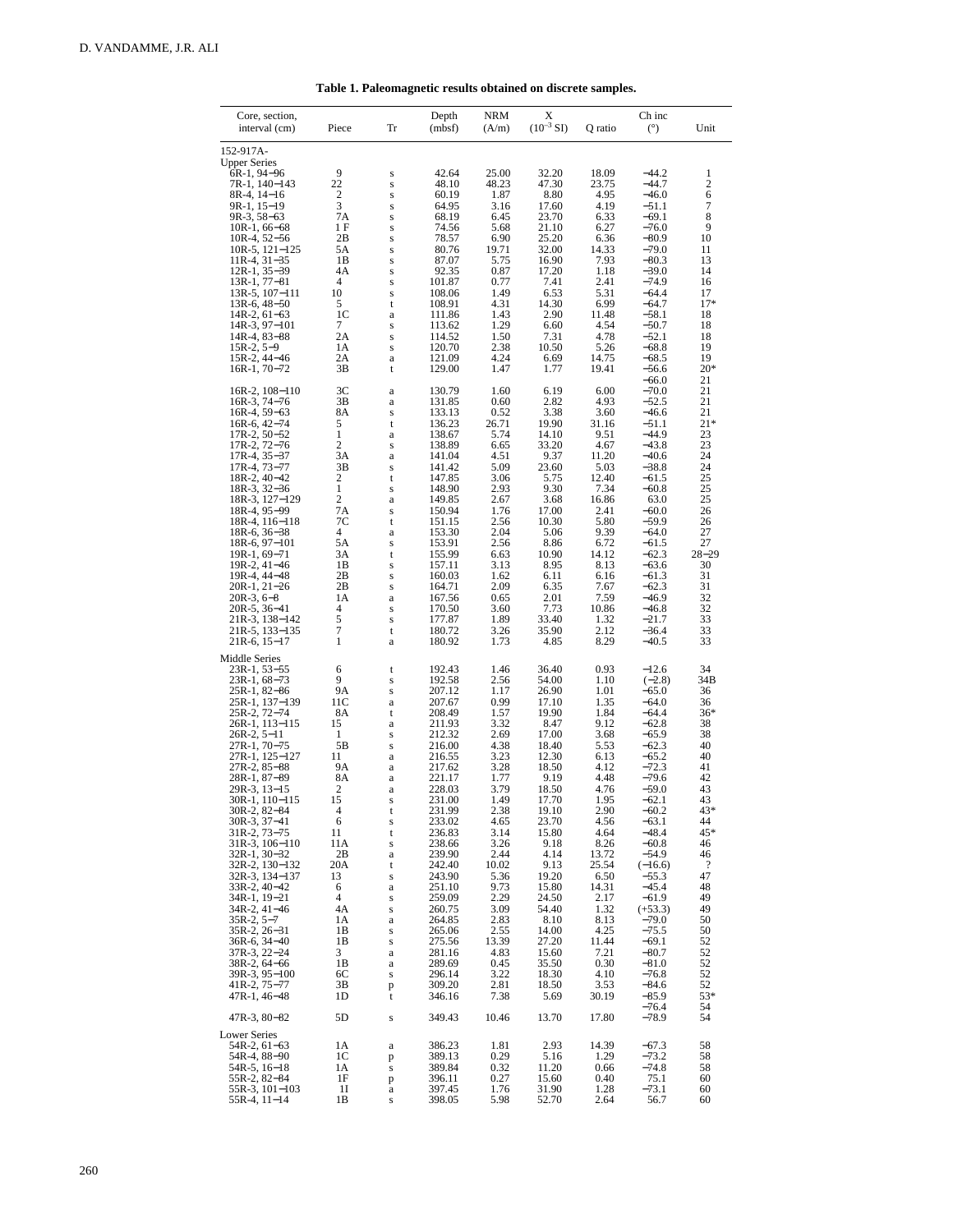| Core, section,                   |                |               | Depth            | <b>NRM</b>    | Х             |               | Ch inc             |                          |
|----------------------------------|----------------|---------------|------------------|---------------|---------------|---------------|--------------------|--------------------------|
| interval (cm)                    | Piece          | Tr            | (mbsf)           | (A/m)         | $(10^{-3} S)$ | Q ratio       | (°)                | Unit                     |
|                                  |                |               |                  |               |               |               |                    |                          |
| 57R-1, 111–113<br>57R-2, 91–93   | 6<br>3C        | a             | 414.31<br>415.59 | 0.10<br>0.16  | 0.87<br>0.80  | 2.79<br>4.82  | 13.2<br>6.7        | 61<br>1                  |
| 57R-3, 81-83                     | 1              | p<br>S        | 416.30           | 0.13          | 2.45          | 1.21          | $(-23.3)$          | 61B                      |
| 57R-6, 63–65                     | 2В             | p             | 420.44           | 1.58          | 7.95          | 4.64          | 10.9               | 62                       |
| 57R-6, 89-91                     | 2С             | S             | 420.70           | 0.99          | 13.30         | 1.72          | 8.2                | 62                       |
| 57R-7, 12-14                     | 1А             | a             | 421.41           | 0.29          | 1.98          | 3.36          | 6.2                | 62                       |
| 57R-7, 20-22                     | 1А<br>1B       | s             | 421.49           | 1.05          | 4.89<br>11.70 | 4.99<br>0.71  | 11.3<br>4.1        | 62                       |
| 58R-2, 33-37<br>58R-2, 61-63     | 2A             | S<br>a        | 423.89<br>424.17 | 0.36<br>0.41  | 4.90          | 1.97          | 8.8                | 63<br>63                 |
| 58R-3, 21-23                     | 1A             | p             | 424.90           | 2.07          | 9.12          | 5.28          | 11.5               | 63                       |
| 58R-4, 39-42                     | 2A             | t             | 426.49           | 0.44          | 0.70          | 14.72         | $-74.2$            | 64                       |
| 59R-1, 64-66                     | 2F             | p             | 432.74           | 0.52          | 5.19          | 2.31          | $-65.5$            | 64                       |
| 59R-1, 102-109                   | 2F             | S             | 433.12           | 0.43          | 6.36          | 1.57          | $-70.6$            | 64                       |
| 60R-1, 75-77                     | 2F             | S<br>s        | 437.45<br>443.16 | 3.49<br>0.03  | 25.30<br>3.70 | 3.20<br>0.16  | $-29.2$<br>$-74.7$ | 65<br>66                 |
| 61R-2, 54-56<br>61R-3, 54-56     | 2B             | a             | 444.66           | 0.05          | 2.24          | 0.55          | $-76.8$            | 66                       |
| $62R-1, 64-66$                   | 5Β             | p             | 451.94           | 0.31          | 3.47          | 2.07          | -64.3              | 66                       |
| $64R-1$ , $125-127$              | 5              | s             | 471.95           | 4.04          | 17.00         | 5.55          | $-73.0$            | 68                       |
| $64R-2, 85-87$                   | 3D             | a             | 473.05           | 1.66          | 5.83          | 6.62          | $-73.0$            | 68                       |
| 65R-3, 7-9                       | 1А             | a             | 483.20           | 2.07          | 5.61          | 8.57          | $-81.6$<br>$-79.3$ | 69                       |
| 67R-2, 102-104<br>67R-3, 100-102 | 9С<br>6A       | a<br>p        | 502.06<br>503.43 | 1.78<br>2.08  | 7.32<br>7.97  | 5.64<br>6.06  | $-79.0$            | 70<br>70                 |
| 67R-4, 106-110                   | 5Α             | S             | 504.99           | 2.53          | 16.10         | 3.66          | $-79.5$            | 70                       |
| 69R-2, 90-94                     | 3D             | s             | 521.20           | 5.90          | 11.90         | 11.53         | $-70.1$            | 71                       |
| 69R-3, 25-27                     | 1B             | a             | 521.83           | 2.97          | 3.73          | 18.54         | $-69.0$            | 71                       |
| 71R-4, 32–34                     | 3              | S             | 542.12           | 2.94          | 10.70         | 6.39          | $-64.8$            | 72                       |
| 72R-1, 100-102                   | 3Ε<br>1        | s<br>t        | 548.30<br>550.22 | 2.04<br>2.85  | 11.10<br>8.84 | 4.27<br>7.50  | $-66.5$<br>$-60.7$ | 73<br>73                 |
| 72R-3, 14–16<br>72R-4, 31–33     | 1B             | a             | 551.81           | 0.52          | 8.43          | 1.45          | -66.4              | 73                       |
| 73R-1, 23-25                     | 3A             | t             | 557.23           | 6.49          | 36.60         | 4.13          | $(-42.9)$          | $\overline{\mathcal{L}}$ |
| 73R-2, 42–44                     | 1D             | S             | 558.83           | 7.68          | 74.20         | 2.41          | -78.2              | 74                       |
| 78R-2, 136-137                   | 4B             | s             | 597.99           | 0.93          | 3.65          | 5.96          | $-68.5$            | 76                       |
| 78R-3, 65-67                     | 1D             | a             | 598.70           | 1.09          | 3.38          | 7.48          | $-66.7$            | 76                       |
| 78R-7, 18-20<br>79R-2, 91-95     | 1А<br>1E       | t<br>S        | 603.57<br>607.35 | 18.30<br>1.24 | 8.73<br>11.10 | 48.80<br>2.60 | $-67.5$<br>$-62.3$ | $76*$<br>78              |
| 79R-3, 28-30                     | 1 <sup>C</sup> | a             | 608.15           | 4.62          | 5.65          | 19.02         | $-56.3$            | 78                       |
| 79R-5, 90-92                     | 1E             | s             | 611.37           | 0.17          | 14.00         | 0.28          | $-63.9$            | 79                       |
| 80R-3, 57-59                     | 1 <sub>D</sub> | a             | 618.17           | 2.55          | 3.71          | 15.97         | $-60.1$            | 79                       |
| 80R-4, 102-106                   | 1D             | S             | 619.91           | 1.97          | 7.46          | 6.13          | $-58.7$            | 79                       |
| $80R-6, 9-11$<br>$81R-3, 61-63$  | 1Α<br>1C       | p<br>$\rm{a}$ | 621.86<br>627.89 | 1.82<br>0.62  | 5.56<br>4.01  | 7.62<br>3.60  | -56.4<br>(8.8)     | 79<br>80                 |
| 81R-3, 97–99                     | 1D             | S             | 628.25           | 0.31          | 2.41          | 2.99          | -68.1              | 80                       |
| 82R-2, 109-111                   | 1C             | S             | 636.66           | 0.91          | 5.84          | 3.63          | –70.8              | 82                       |
| 83R-2, 129-131                   | 1D             | S             | 646.59           | 0.95          | 8.24          | 2.67          | $-65.7$            | 82                       |
| 83R-3, 125–127                   | 7С             | a             | 648.00           | 0.18          | 0.69          | 6.10          | $-67.6$            | 82                       |
| 84R-2, 95-97<br>85R-2, 109-111   | 3D<br>10       | S<br>t        | 655.95<br>665.72 | 2.40<br>1.07  | 18.30<br>6.58 | 3.05<br>3.80  | $-66.3$<br>$-78.7$ | 83<br>84                 |
| $86R-1, 21-23$                   | 2              | a             | 673.11           | 0.77          | 2.95          | 6.11          | 75.5               | 84                       |
| 86R-3, 66-70                     | 1D             | S             | 675.99           | 0.86          | 4.96          | 4.03          | $-70.6$            | 84                       |
| 87R-2, 31-33                     | 1Α             | S             | 683.59           | 5.98          | 13.20         | 10.58         | $-73.4$            | 84                       |
| 89R-1, 39-41                     | 1C             | a             | 701.79           | 0.30          | 3.15          | 2.18          | $-69.2$            | 84                       |
| $89R-2, 6-8$                     | 1B             | S             | 702.35           | 0.43          | 6.43          | 1.57          | $-73.6$            | 84                       |
| $90R-1, 26-28$<br>$90R-1, 41-45$ | 2Α<br>2Α       | t<br>S        | 710.36<br>710.51 | 1.17<br>1.22  | 1.49<br>3.01  | 18.31<br>9.43 | $-78.0$<br>$-80.1$ | 85<br>85                 |
| 90R-4, 91-93                     | 1              | a             | 714.67           | 1.55          | 2.02          | 17.83         | –76.8              | 86                       |
| $90R-5, 52-56$                   | 1B             | S             | 715.60           | 1.12          | 5.44          | 4.81          | $-77.2$            | 86                       |
| $92R-4, 5-10$                    | 1              | S             | 727.44           | 0.78          | 7.00          | 2.60          | -55.7              | 87                       |
| 93R-2, 88-90                     | 1 <sub>D</sub> | a             | 732.62           | 1.03          | 4.08          | 5.87          | $-49.0$            | 87                       |
| $94R-4.8-10$<br>$95R-2, 61-63$   | 1Α<br>1D       | S             | 744.11<br>751.91 | 0.98<br>0.89  | 8.78<br>6.56  | 2.60<br>3.17  | $-49.6$<br>$-47.3$ | 87<br>87                 |
| 96R-1, 123-125                   | 10A            | S<br>S        | 760.63           | 0.84          | 12.20         | 1.60          | $-76.4$            | 88                       |
| 97R-2, 42-44                     | 1 <sub>B</sub> | S             | 770.67           | 9.38          | 5.70          | 38.31         | $-65.9$            | 89                       |
| $97R-3, 6-8$                     | 1              | a             | 771.61           | 1.15          | 2.86          | 9.34          | $-69.8$            | 89                       |
| 99R-2, 23-26                     | 1B             | a             | 790.00           | 1.22          | 11.50         | 2.46          | $-76.9$            | 90                       |
| 99R-2, 78-80                     | 1F             | S             | 790.55           | 3.26          | 14.70         | 5.15          | -78.3              | 90<br>91                 |
| 100R-1, 104-108<br>100R-3, 80-82 | 1F<br>1C       | S<br>a        | 799.04<br>801.37 | 1.02<br>2.45  | 13.10<br>6.06 | 1.82<br>9.41  | –73.9<br>$-75.8$   | 91                       |
| $101R-4, 81-85$                  | 5              | S             | 812.24           | 3.02          | 18.30         | 3.83          | $-78.1$            | 92                       |
| $102R-2, 38-40$                  | 1B             | a             | 819.05           | 5.90          | 8.42          | 16.31         | $-71.6$            | 92                       |

**Table 1 (continued).**

Notes: The table is divided into three parts corresponding to petrologic series ("Igneous Petrology," Shipboard Scientific Party, 1994). Tr = treatment applied on samples; s: shipboard measurements (alternating field treatment); a: alternating field treatment; t: thermal treatment; p: paleointensity experiment (direction determined after 20-mT alternating field treatment, see text). NRM = intensity of natural remanent magnetization. X = volumetric magnetic susceptibility. Q ratio = Koenigsberger ratio. Ch inc = characteristic inclination; values between parentheses are not used in calculations of unit means (Table 3). Unit = identified igneous unit ("Igneous Petrology," Shipboard Scientific Party, 1994) associated to magnetic component. \* = associated magnetic component is a thermal remagnetization by overlying flow. ? = the origin of magnetization has not been identified.

magnetometer. The correlation of fractures measured in cores with those measured in borehole by the FMS was difficult. The consistency of declination of magnetic components defined in different pieces from the same flow allows us to test the quality of fracture correlations. The results of this test were quite variable: declinations deduced from these reorientations differed from a few degrees to about 180°. The high density of fractures in Hole 917A material did not allow confident correlations. Consequently, magnetic declination was lost, as is usually the case with this type of material.

## **PALEOMAGNETIC METHODS AND RESULTS**

## **AF Demagnetization**

AF demagnetization allows the determination of a single magnetic component, which was assumed to represent the original magnetization of Cores 152-917A-6R through 43R (Fig. 1A). Below Core 152-917A-43R, the coring bit was changed twice (at Core 152-917A-44R and 79R), and the two new drill bits induced a secondary mag-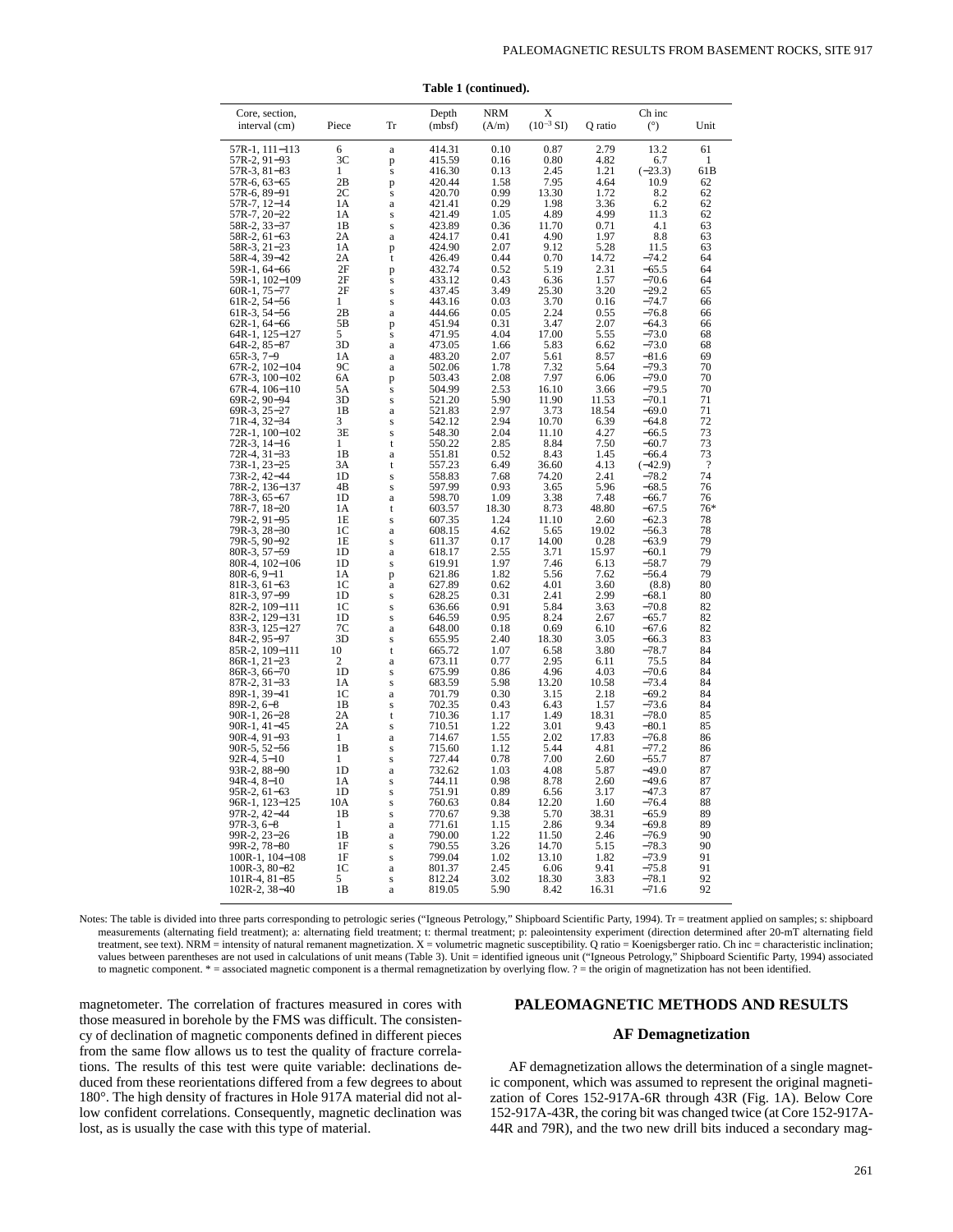

Figure 1. Examples of Zijderveld plots of AFdemagnetized samples. **A.** Sample with a single magnetic component. (152-917A-17R-2, 50–52 cm) **B.** Sample with two magnetic components. (152-917A-89R-1, 39–41 cm) The secondary magnetization, oriented vertically downward, was induced by drilling.

netization, oriented vertically downward, to all the cores from Core 152-917A-44R to 92R (Fig. 1B). This remagnetization, however, could be removed by an alternating field of 20 mT; consequently, the primary magnetization was easily isolated with treatments between 20 and 100 mT.

#### **Thermal Demagnetization**

We selected 14 samples located close to the top of the flow (approximately 10 cm of recovered core) for thermal demagnetization to determine their primary magnetization and a possible secondary magnetization resulting from heating in situ by the overlying flow. The samples from Core 152-917A-44R and below were previously AF demagnetized to 20 mT to eliminate the drilling-induced component described above. The results of thermal demagnetization are summarized in Table 2.

Only two samples showed two components during demagnetization (Fig. 2A): Samples 152-917A-16R-1, 70–72 cm, and 152-917A-47R-1, 46–48 cm, provide inclinations for flows 20 and 21, and 53 and 54, respectively. In both cases, the overlying flow inclinations are known only by these determinations. We could not reasonably sample these overlying flows because they are brecciated and altered.

The 12 other samples present a single component (Fig. 2B). We propose three different interpretations for the origin of magnetization, depending for each sample on the magnetic components of the sampled flow and the overlying flow.

First, when the magnetic components of the sampled flow and the overlying flow have already been determined directly by AF demagnetization of other samples, we compare both AF components with the result obtained from thermal demagnetization. Three scenarios are possible: (1) the inclination of the studied sample is close to that of the sampled flow and we consider the magnetization to be primary (Samples 152-917A-58R-42, 39–42 cm, 85R-2, 109–111 cm, 90R-1, 26–28 cm), (2) the inclination of the studied sample is close to that of the overlying flow and we conclude that a complete thermal remagnetization has occurred (Samples 152-917A-13R-6, 48–50 cm, and 30R-2, 82–84 cm), and (3) the inclination of the studied sample is completely different from the inclinations of the sampled and overlying flows and we ignore the result, assuming that a sampling or measuring problem has occurred (Samples 152-917A-32R-2, 130–132 cm, and 73R-1, 23–25 cm).

**Table 2. Summary of thermal demagnetization behaviors.**

| Core, section,<br>interval (cm) | Piece          | unit | Sampled Measured<br>unit | Known<br>unit | Determined<br>component | New<br>unit |
|---------------------------------|----------------|------|--------------------------|---------------|-------------------------|-------------|
| 152-917A-                       |                |      |                          |               |                         |             |
| $13R-6.48-50$                   | 5              | 18   | 17                       | Both          | 2                       |             |
| 16R-1, 70-72                    | 3B             | 21   | $20 + 21$                | 21            | $1 + 2$                 | 20          |
| $16R-6.42-74$                   | 5              | 22   | 21                       | 21            | $\overline{c}$          |             |
| 19R-1, 69-71                    | 3A             | 29   | 28                       | None          | $\overline{2}$          | 28          |
| $25R-2.72-74$                   | 8A             | 37   | 36                       | 36            | $\overline{c}$          |             |
| $30R-2.82-84$                   | $\overline{4}$ | 44   | 43                       | Both          | $\overline{2}$          |             |
| $31R - 2$ , $73 - 75$           | 11             | 46   | 45                       | 46            | $\overline{c}$          | 45          |
| 32R-2, 130-132                  | 20A            | 47   | $\gamma$                 | Both          | X                       |             |
| $47R-1, 46-48$                  | 1D             | 54   | $53 + 54$                | 54            | $1 + 2$                 | 53          |
| 58R-4, 39-42                    | 2A             | 64   | 64                       | Both          | 1                       |             |
| 73R-1, 23-25                    | 3A             | 74   | ?                        | Both          | X                       |             |
| 78R-7, 18-20                    | 1 A            | 77   | 76                       | 76            | $\overline{c}$          |             |
| 85R-2, 109-111                  | 10             | 84   | 84                       | Both          | 1                       |             |
| $90R-1.26-28$                   | 2A             | 85   | 85                       | Both          |                         |             |

Notes: Measured unit: igneous unit associated with the determined magnetic component. Known unit: igneous unit for which inclination is already known by direct measurements on one or several other samples; both means that magnetization of sampled and overlying units is already known; none means that neither sampled unit magnetization nor overlying unit one are known. Determined component: 1 = primary magnetization;  $2 =$  secondary magnetization (thermal remagnetization);  $X =$  no identified magnetization.

Second, when only one of the two magnetic components (that of the sampled flow or that of the overlying flow) is known thanks to AF demagnetization, we compare it with the magnetic component obtained by thermal demagnetization. There are two possibilities: (1) Samples 152-917A-16R-6, 72−74 cm, 25R-2, 72–74 cm, and 78R-7, 18–20 cm, are considered remagnetized because of the similarity between their characteristic inclinations and that of the overlying flow; and (2) Sample 152-917A-31R-2, 73–75 cm, is also considered remagnetized, because of the difference between its characteristic inclination and that of the sampled flow.

Finally, Sample 152-917A-19R-1, 69–71 cm, shows only one magnetic component. It can be the primary magnetization of Unit 29 or a complete thermal remagnetization due to reheating by the overlying Unit 28. As we have not any other sample in both units, it is impossible to compare the magnetization of Sample 152-917A-19R-1, 69−71 cm, either to the overlying flow (Unit 28) magnetization or to that of the sampled flow (Unit 29). We have so indicated in Table 1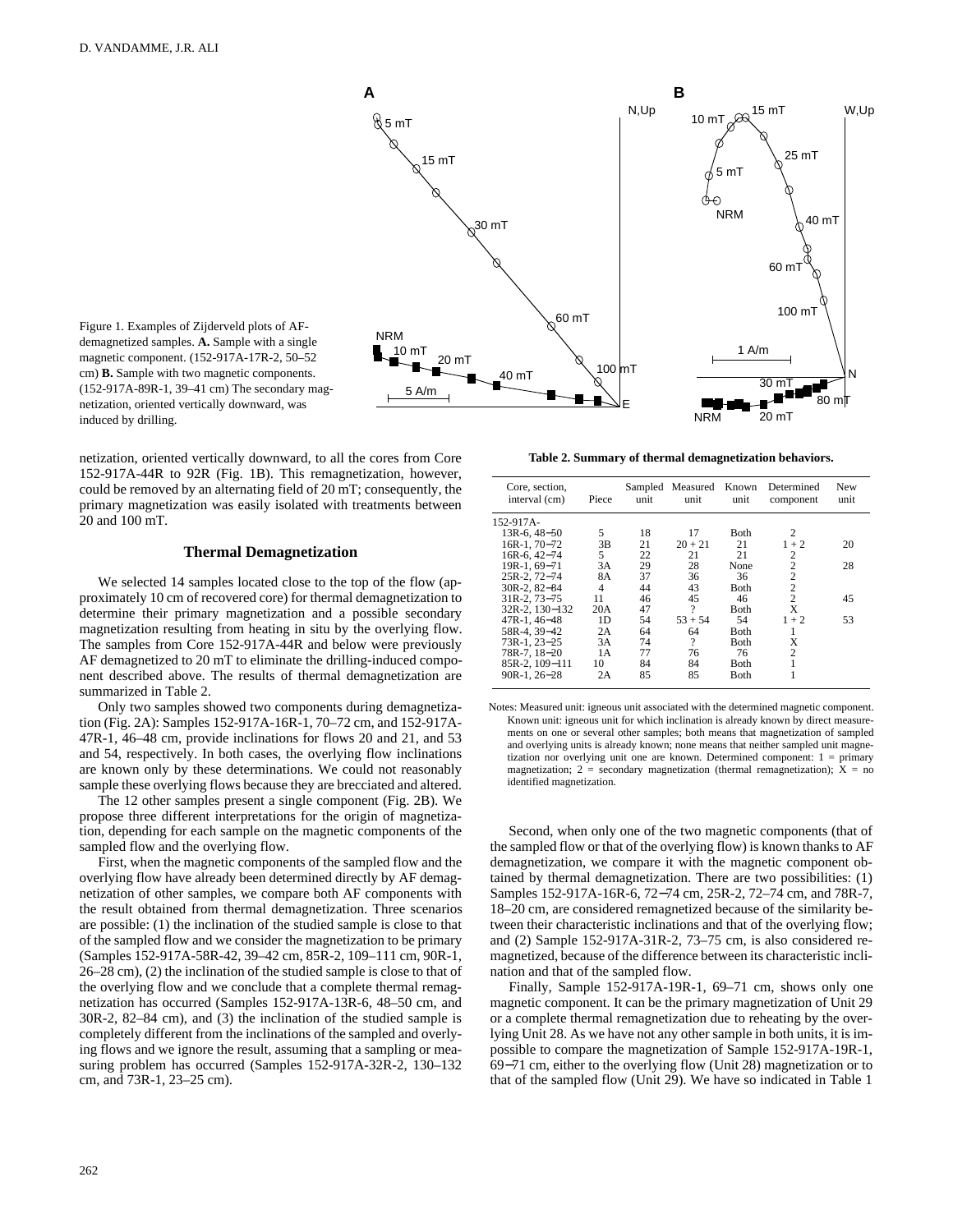

Figure 2. Examples of Zijderveld plots of thermally demagnetized samples. **A.** Sample showing a single magnetic component. (152-917A-30R-2, 82–84 cm) **B.** Sample showing two thermal magnetic components. (152-917A-16R-1, 70–72 cm)

both igneous units as possible origin for magnetization of this sample. However, considering the general behavior of the other samples taken at the uppermost part of flows, as is the case for Sample 152- 917A-19R-1, 69–71 cm, it is highly probable that this sample is completely remagnetized by the overlying flow (Unit 28).

The thermal treatment allows the determination of the magnetization of four additional flows (Units 20, 28, 45, and 53**)** using reheating by overlying flows. Indeed, at about 10 cm below the contact of two flows, a complete thermal remagnetization seems to have occurred. Only Samples 152-917A-85R-2, 109–111 cm (Unit 84), and 90R-1, 26–28 cm (Unit 85), give primary magnetizations in similar locations. One explanation for this particular behavior is the easy dispersal of heat because of the presence of shallow water during emplacement of Units 83 and 84, similar to what has been suggested for Units 52, 53, and 92 ("Igneous Petrology" section, Shipboard Scientific Party, 1994).

## **Paleointensity Experiments**

Shipboard measurements showed shallow positive inclinations for Units 61−63 and a shallow negative inclination for Unit 65 ("Paleomagnetism" section, Shipboard Scientific Party, 1994), which can be interpreted as the record of a short geomagnetic event. We tried to use the method of paleointensity determination of Thellier and Thellier (1959) to test the thermoremanent origin of the magnetization of Units 61–63 and 65 but all the samples show a geochemical change during the experiment. It was consequently impossible to conclude on their magnetization origin.

#### **Mean Paleomagnetic Results per Igneous Unit**

The paleomagnetic results obtained from samples using AF and thermal treatments are listed in Table 1. For each unit, we accepted only an inclination range less than 10°. When this range was larger, the farthest inclination was eliminated, and is presented in parentheses in Table 1. Because the number of data per unit was small, we

**Table 3. Paleomagnetic results per petrologic units.**

| <b>Upper series</b> |                                            |                    | Middle series |                                    | Lower series       |          |                                                 |                    |
|---------------------|--------------------------------------------|--------------------|---------------|------------------------------------|--------------------|----------|-------------------------------------------------|--------------------|
|                     |                                            | Ch inc             |               |                                    | Ch inc             |          |                                                 | Ch inc             |
| Unit                | N                                          | (°)                | Unit          | N                                  | $(^\circ)$         | Unit     | N                                               | (°)                |
| $\mathbf{1}$        | $\mathbf{1}$<br>$\mathbf{1}$               | $-44.2$<br>$-44.7$ | 34<br>36      | $2\overline{3}$ * 2<br>2<br>2<br>1 | $-7.7$<br>$-64.5$  | 58<br>60 | $\begin{array}{c} 3 \\ 2 \\ 2 \\ 4 \end{array}$ | $-71.8$<br>$-74.1$ |
| 2678                | $\mathbf{1}$<br>$\mathbf{1}$               | $-46.0$<br>$-51.1$ | 38<br>40      |                                    | $-64.4$<br>$-63.8$ | 61<br>62 |                                                 | 10.0<br>9.2        |
| 9                   | $\mathbf{1}$<br>$\mathbf{1}$               | $-69.1$<br>$-76.0$ | 41<br>42      | $\mathbf{1}$                       | $-72.3$<br>$-79.6$ | 63<br>64 | $\frac{3}{3}$                                   | 8.1<br>$-70.1$     |
| 10<br>11            | 1<br>1                                     | $-80.9$<br>$-79.0$ | 43<br>44      | $3*$<br>$\mathbf{1}$               | $-60.5$<br>$-63.1$ | 65<br>66 | $\mathbf{1}$                                    | $-29.2$<br>$-75.8$ |
| 13                  | 1                                          | $-80.3$            | 45            | $1*$                               | $-48.4$            | 68       | $\frac{2}{2}$                                   | $-73.0$            |
| 14<br>16            | 1<br>$\mathbf{1}$                          | $-39.0$<br>$-74.9$ | 46<br>47      | $\frac{2}{1}$                      | $-57.9$<br>$-55.3$ | 69<br>70 | $\mathbf{1}$<br>$\frac{3}{2}$                   | $-81.6$<br>$-79.3$ |
| 17<br>18            | $2*$<br>$\frac{3}{2}$                      | $-64.6$<br>$-53.6$ | 48<br>49      | $\mathbf{1}$<br>$\frac{2}{2}$      | $-45.4$<br>$-57.6$ | 71<br>72 | $\mathbf{1}$                                    | $-69.6$<br>$-64.8$ |
| 19<br>20            | $1*$                                       | $-68.7$<br>$-56.6$ | 50<br>52      | $\overline{4}$                     | $-77.3$<br>$-80.8$ | 73<br>74 | 3<br>1                                          | $-64.5$<br>$-78.2$ |
| 21<br>21            | $rac{2}{3}$                                | $-68.0$<br>$-50.1$ | 53<br>54      | $1*$<br>$\overline{c}$             | $-85.9$<br>$-77.7$ | 76<br>78 | $3*$<br>$\overline{\mathbf{c}}$                 | $-67.6$<br>$-59.3$ |
| 23<br>24            |                                            | $-44.4$<br>$-39.7$ |               |                                    |                    | 79<br>80 | $\overline{4}$<br>$\mathbf{1}$                  | $-59.8$<br>$-68.1$ |
| 25                  |                                            | $-61.8$            |               |                                    |                    | 82       | 3                                               | $-68.0$            |
| 26<br>27            | $2$<br>$3$<br>$2$<br>$2$<br>$1*$           | $-60.0$<br>$-62.8$ |               |                                    |                    | 83<br>84 | $\mathbf{1}$<br>6                               | $-66.3$<br>$-73.5$ |
| 28<br>30            | $\mathbf{1}$                               | $-62.3$<br>$-63.6$ |               |                                    |                    | 85<br>86 | $\frac{2}{2}$                                   | $-79.1$<br>$-77.0$ |
| 31<br>32            | $\begin{array}{c} 2 \\ 2 \\ 2 \end{array}$ | $-61.8$<br>$-46.9$ |               |                                    |                    | 87<br>88 | $\overline{\mathbf{4}}$<br>$\mathbf{1}$         | $-50.4$<br>$-76.4$ |
| 33                  |                                            | $-38.5$            |               |                                    |                    | 89<br>90 | $\frac{2}{2}$                                   | $-67.9$<br>$-77.6$ |
|                     |                                            |                    |               |                                    |                    | 91<br>92 | $\frac{2}{2}$                                   | $-74.9$<br>$-74.9$ |
|                     |                                            |                    |               |                                    |                    |          |                                                 |                    |

Notes:  $N =$  number of samples used for mean calculation. Ch inc = mean characteristic inclination.  $* =$  one of the values used in the mean is the inclination of a thermally remagnetized sample of the underlying flow.

could not use sophisticated statistical methods of averaging. Instead, simple arithmetic means of inclinations were calculated for each unit (Table 3).

### **DISCUSSION**

#### **Short Event or Artifact?**

Shore-based AF demagnetization results obtained for samples from Units 61 through 63 and 65 confirm shipboard measurements. Furthermore, thermomagnetic curves obtained from the flows with shallow inclinations indicate the same magnetic mineralogy as other flows with steep negative inclinations. As expected, the main magnetic carrier is magnetite, with low or no titanium substitution. We can also conclude from the data in Table 1 that the susceptibilities, intensities, and Koenigsberger (1938) ratios in these particular flows are similar to those from other flows. Consequently, we think that flows 61–63 (and probably up to flow 65, which is characterized by a shallow negative inclination) have recorded a short excursion or normal event, called a cryptochron by Cande and Kent (1992, 1995).

If we consider the age of the volcanic sequence inferred from the oceanic magnetic anomaly (24r or older; see Larsen, Saunders, Clift, et al., 1994), we are not surprised to find a cryptochron, because Cande and Kent (1992, 1995) inferred that 11 cryptochrons occur within C24r, five within C25r, and seven within C26r. Chron C24r lasts 2.557 m.y. (Cande and Kent, 1995); considering 10 k.y. as a reasonable duration for a cryptochron, the geomagnetic field should be transitional for about 0.1 m.y. in 2.5 m.y. and should be recorded on average by one out of 25 flows. We drilled 92 flows and sampled 68; thus, it is to be expected that three or four flows show transitional directions if the sequence represents C24r. Similar frequency of appearance would be expected from C25r and C26r.